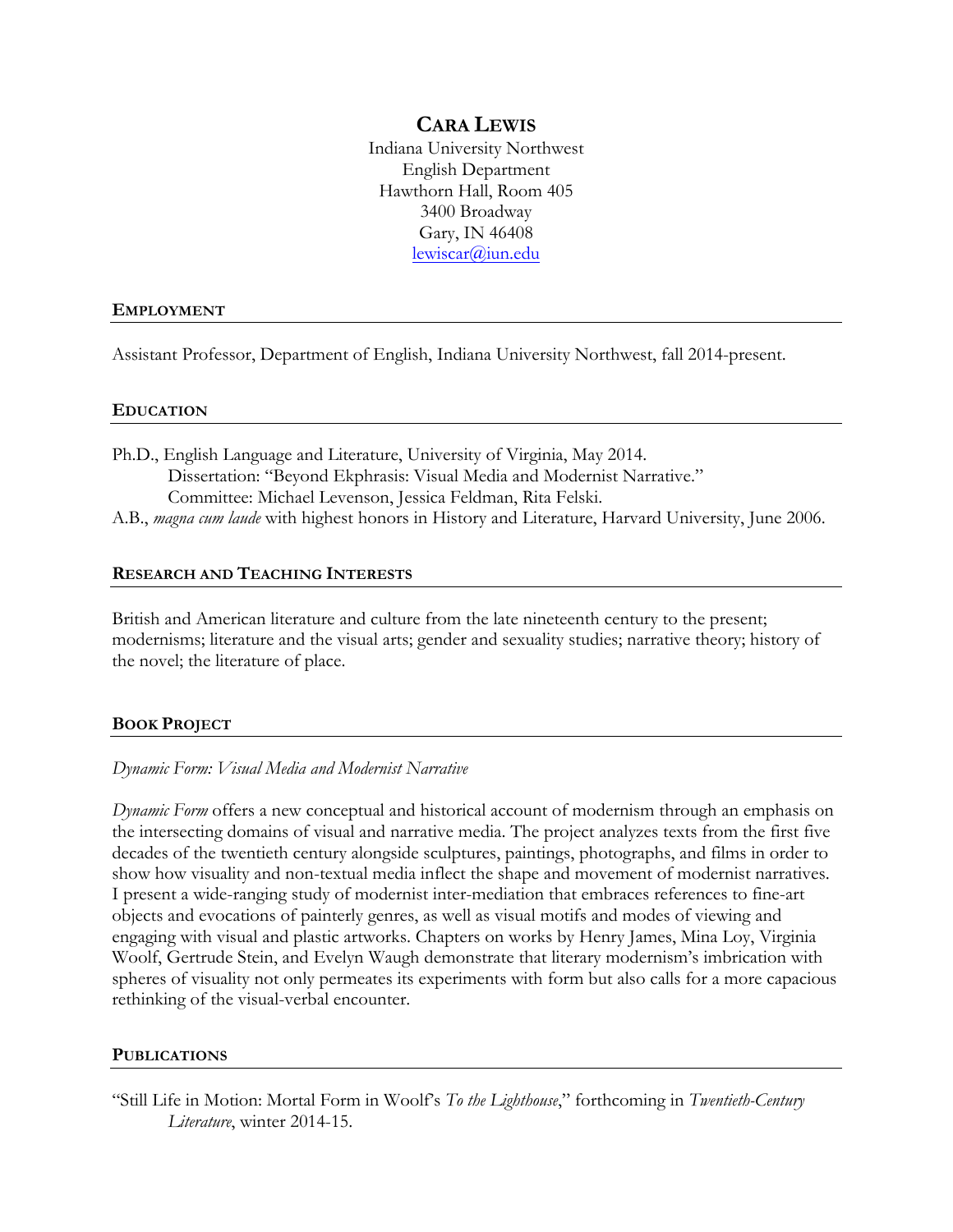## **HONORS AND PRIZES**

Society of Fellows Dissertation Completion Fellowship, University of Virginia, 2013-14. Outstanding Graduate Teaching Assistant Award, University of Virginia, 2012-13.

Society of Fellows Dissertation Research Grant, University of Virginia, 2011.

Junior Fellow, Society of Fellows, University of Virginia, 2010-2011.

- Dissertation Research Travel Grant, English Department, University of Virginia, summer 2011 and summer 2010.
- Graduate Student Fellowship, Culture of London Summer Program, University of Virginia, 2010.
- Robert J. Huskey Travel Fellowship, Graduate School of Arts and Sciences, University of Virginia, fall 2010.
- John Clive Prize for the senior thesis of highest distinction in the field of Britain, History and Literature, Harvard University, 2006.

### **CONFERENCE PRESENTATIONS**

"The 'Intricate Evasions' of 'Is' in the Work of Wallace Stevens and Mark Rothko," Modern Language Association, San Francisco, December 2008.

# **TEACHING EXPERIENCE**

## *Indiana University Northwest*

20<sup>th</sup>-Century British Poetry (300-level course for majors), fall 2014. English Literature since 1700 (introductory survey for majors), spring 2015. Reading, Writing, and Inquiry I (expository writing course), fall 2014, spring 2015.

### *University of Virginia*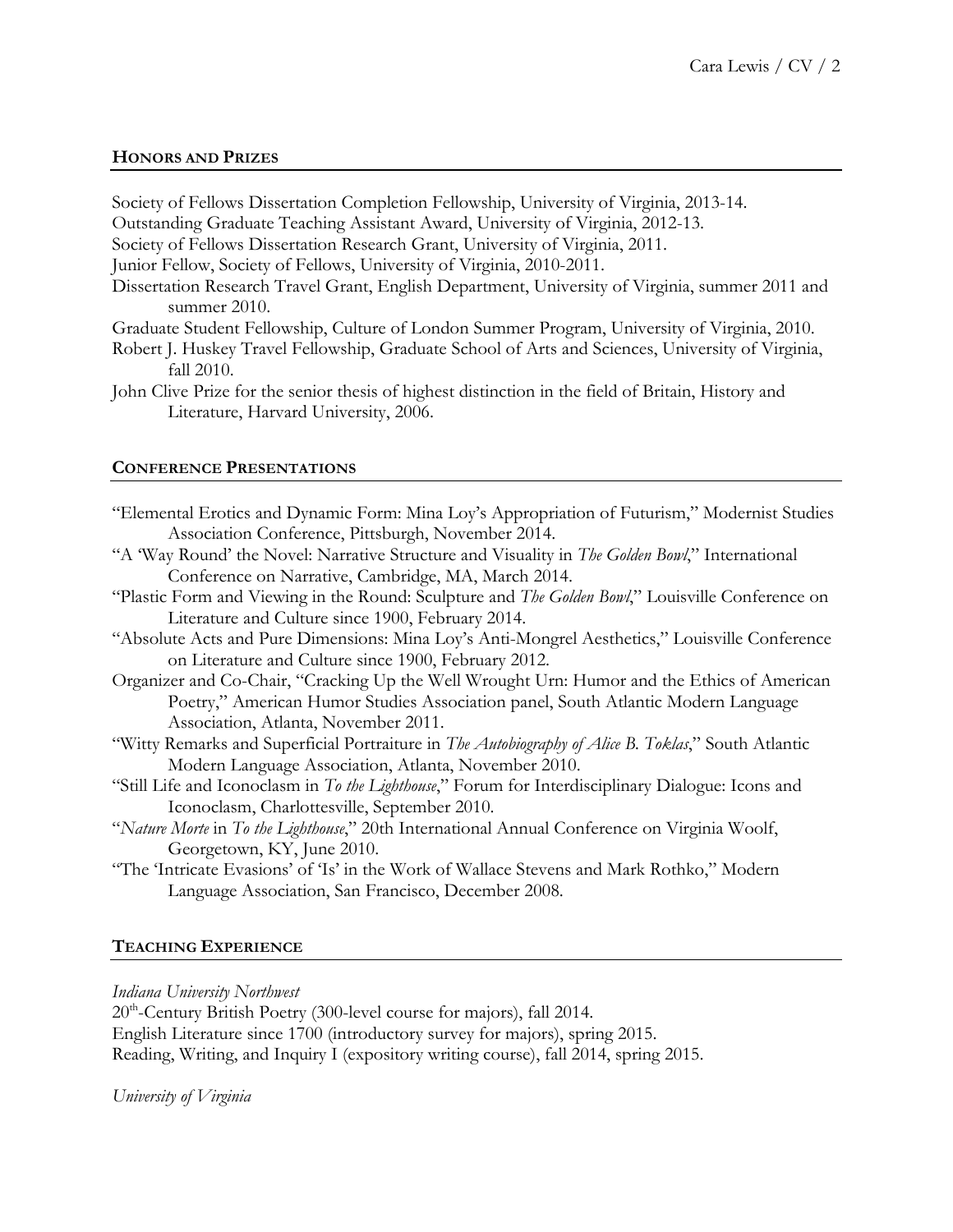Modern Literary Communities: Bohemians, Beats, and Bloomsbury (introductory seminar for nonmajors and prospective majors), fall 2010.

Modern Women Writers (introductory seminar for non-majors and prospective majors), fall 2009.

Personal Identity and Performance (themed expository writing course), fall 2010 and fall 2012.

- Race in the American Musical (themed expository writing course), fall 2008, spring 2009, and fall 2009.
- Teaching assistant for History of Literature in English III (modern and contemporary Anglophone literature survey for majors), Professors Michael Levenson and Stephen Cushman, fall 2007 and fall 2011.

# **ACADEMIC SERVICE**

# *Indiana University Northwest*

Member, Academic Ceremonies Committee, Faculty Organization, fall 2014-present. Member, Computer Committee, Faculty Organization, fall 2014-present. Member, Composition Committee, English Department, fall 2014-present.

# *University of Virginia*

Conference Manager, Sorensen Trust Conference (Telling the Truth and Doing the Right Thing: Accountability, Guilt, and Forgiveness in the Ethical University), University of Virginia, 2011-2012.

Pedagogical Group Mentor, English Department, 2011-2012.

Panelist on Comments and Grades in Composition Courses, English Department, fall 2011 and fall 2012.

Organizer, English Department First-Year Panel Series, 2007-2008.

Twentieth Century Area Representative, English Department, 2007-2008.

# **RELATED EXPERIENCE**

Research Assistant, Professor Jahan Ramazani, University of Virginia, 2009-2014 (*Norton Anthology of*  Literature in English: The Twentieth Century and After, 9<sup>th</sup> ed., *Poetry and Its Others*, and additional projects on modern and contemporary poetry).

Tutor, Writing Center, University of Virginia, fall 2008-fall 2009.

# **MEMBERSHIPS**

Modern Language Association Modernist Studies Association International Society for the Study of Narrative Society for Novel Studies

# **LANGUAGES**

Spanish (proficient)